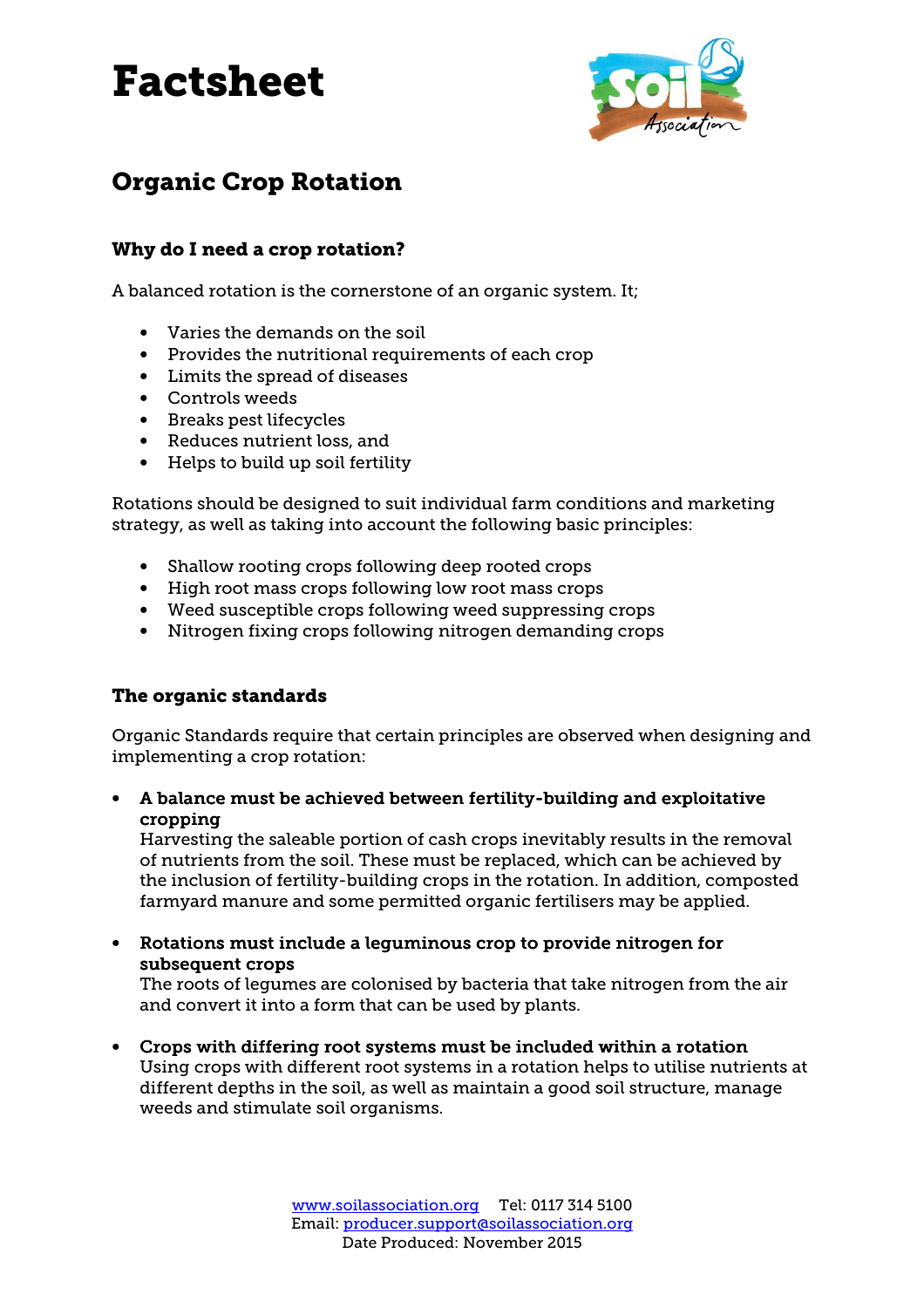

• Plants with similar pest and disease susceptibilities must be separated by an appropriate time interval appropriate time interval

The build up of soil-borne diseases such as potato cyst nematodes, onion white rot or club root in brassicas can be prevented by growing non-susceptible crops for three or four years after a susceptible crop has been grown. Many soil-borne nematodes and pests which inhabit the soil at some stage in their life cycle can also be avoided or controlled in this way. As a result, the SA organic standards require a minimum of three seasons before potatoes, alliums and brassicas can return to the same area of land.

The exception to this is indoor greenhouse production, where due to the limited range of crops grown a crop rotation is recommended, but not required.

#### Recommendations

The organic standards also highlight the following good practices to consider when designing a rotation, though they are not a requirement:

#### • Minimise the time that the soil is left uncovered

More nutrients are leached from uncovered soil than from soil with a cover crop. Therefore nutrients can be conserved in the system by planting a green manure when the ground would otherwise be bare. This can be incorporated back into the soil at the appropriate time, making the nutrients available for the next cash crop.

- Maintain or increase the organic matter levels in the soil Fertility-building crops and other materials such as composted farmyard manure help to gradually increase levels of organic matter in the soil. This is vital for improving soil structure and also provides a reservoir of nutrients that gradually become available to the crops.
- Vary weed susceptible crops with weed suppressing crops Certain crops are more susceptible to weed infestations than others. Weed problems can be reduced if weed-susceptible crops, such as carrots or parsnips, are grown after crops that have the capacity to suppress weeds, such as potatoes.

### Designing a rotation

### 1. Collect information about the site

To help design a rotation it is useful to have as much information as possible about the site; what was grown there before? How intensive was it? What thrived and what didn't? Have there been any pest and disease problems?

The certifying body will also usually suggest that a soil analysis is taken and submitted to them before organic conversion begins. It is a worthwhile exercise to take a full soil analysis that covers the soil composition (e.g. proportions of sand, clay, silt, peat and loam); the organic matter content; the pH; and the soil's nutrient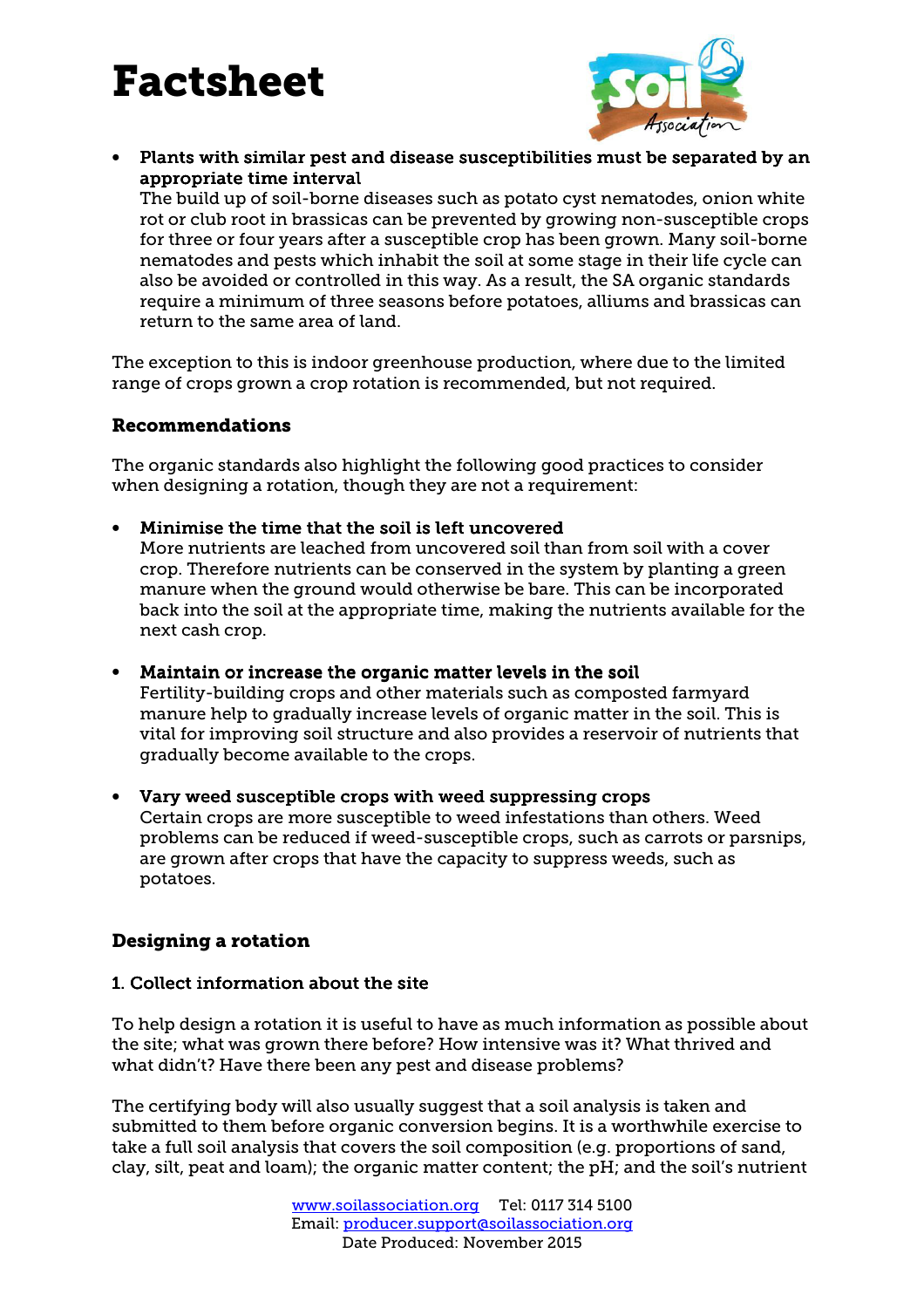

status (available and unavailable nitrogen, potassium, phosphorus, calcium, magnesium and trace elements).

Annual soil analyses carried out at the same time each year can then monitor changes throughout the rotation, and practices can be amended accordingly.

#### 2. Consider market outlets

Typical outlets for organic produce are wholesale and marketing co-operatives, supermarkets or a direct marketing system. Often a co-operative will need to know the acreage of each crop a grower intends to supply each year, and cropping plans may need to be adjusted according to what the co-operative can market. Supermarket buyers will also need to know the cropping plan, and continuity of supply within a specified period or season may be important.

If it is intended to direct market a wide range of crops, different varieties and successive sowings will need to be grown to supply the range of produce for as long as possible over the year. This can make rotation planning complicated, but the wide range of crops grown can also ensure that a more robust rotation for pest and disease management can be used.

# 3. Consider potential crops

Plants from the same family tend to be prone to the same pests and diseases so it is essential that crops from the same family are not grown on the same site in successive years.

| Vegetable plant<br>families | <b>Example crops</b>                                |
|-----------------------------|-----------------------------------------------------|
| Chenopodiaceae              | Beetroot, Spinach, Swiss Chard, Spinach Beet        |
| Cucurbitaceae               | Cucumber, Squash, Courgette, Pumpkin, Marrow, Melon |
| Apiaceae                    | Carrot, Celeriac, Celery, Fennel, Parsley, Parsnip  |
| Fabaceae/                   | French Bean, Runner Bean, Broad Bean, Pea, Clover,  |
| Leguminosae                 | Alfafa, Lupin, Trefoil, Vetch                       |
| Amaryllidaceae              | Garlic, Leek, Onion, Shallot                        |
| Solanaceae                  | Aubergine, Pepper, Potato, Tomato                   |
| Poaceae                     | Sweet Corn, Grazing Rye, all other grasses          |
| <b>Brassicaceae</b>         | Brussels Sprouts, Broccoli, Kale, Cabbage, Swede,   |
|                             | Kohlrabi, Cauliflower, Calabrese, Radish, Turnip,   |
|                             | Mustard, Oriental Brassicas                         |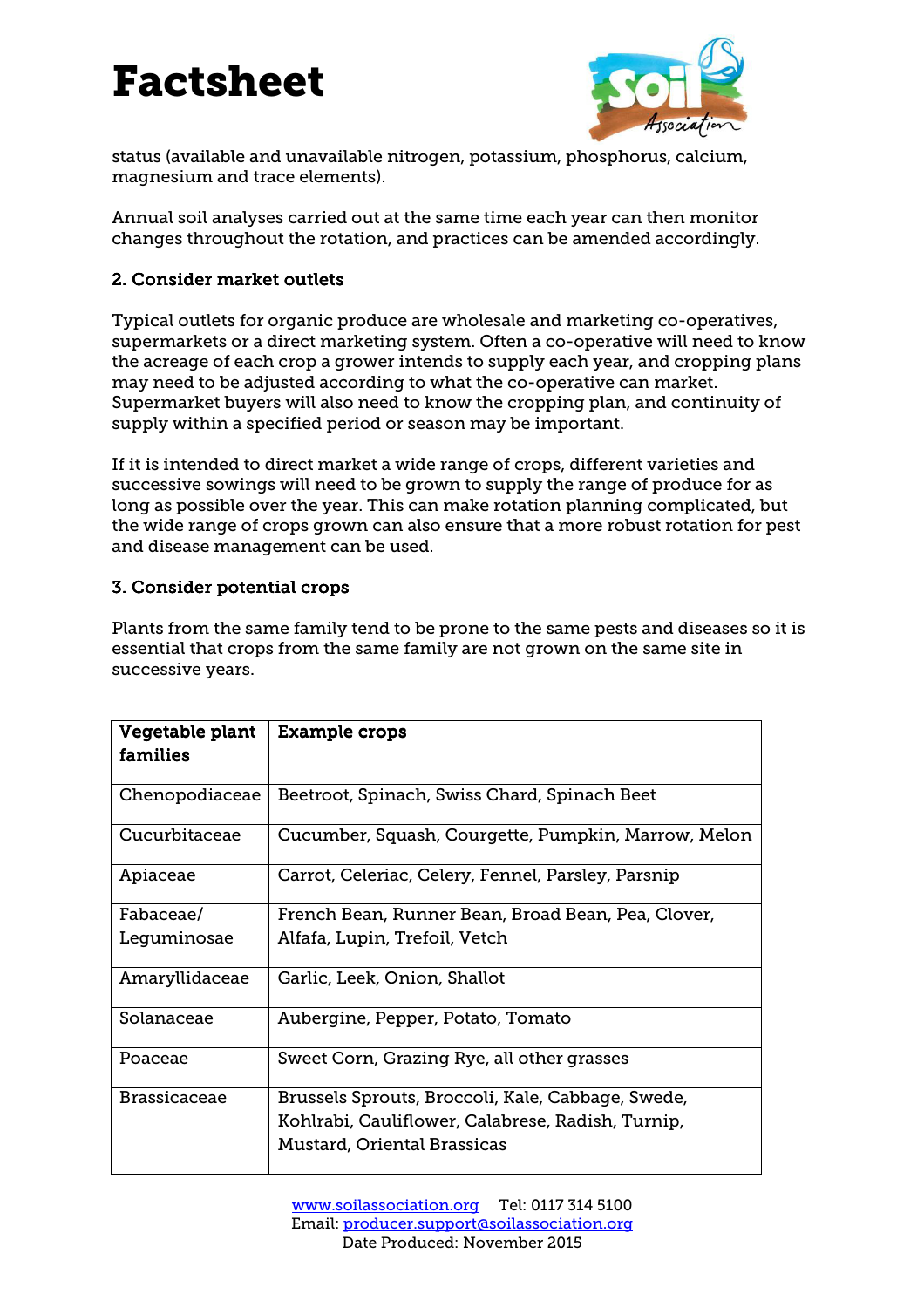

Other factors to consider include the crops' nutrient demands and rooting depth. High nutrient-demanding crops should follow the fertility-building phase so that the best use is made of the first flush of available nutrients. Where possible, alternate deep rooting crops with shallow ones to use nutrients at different depths.

Harvesting time also influences the order of crops in a rotation. For example autumn-sown crops need a clear site in the summer and/or autumn to allow the necessary cultivations, and so are restricted to following crops that are out by the summer. Conversely summer-sown crops such as winter brassicas normally follow overwintered vegetables or green manures, which leave the land free earlier than any spring-sown crop.

The harvesting procedure is a factor in addition to the harvesting time. For example harvesting field scale carrots in a wet autumn can churn the land up and damage soil structure, meaning that a structure-building ley has to follow.

### 4. Think about green manures and building fertility

Fertility-building green manures are divided into the following categories; legumes, non-legumes, one growing season, two or more growing seasons.

Legumes: Legumes that can be used as a green manure include clover, vetch, trefoil, beans, peas and Lucerne. These crops have an association with nitrogen-fixing bacteria which take nitrogen from the air so that it becomes available to the crop and eventually to other crops via the soil. In addition some deep-rooted legumes are able to extract nutrients from deep soil and improve drainage.

Non-lequmes: Non-lequmes that may be used as green manures include grazing rye, phacelia, mustard, chicory and grass. These crops do not increase the nitrogen content of the soil, however they keep the ground covered and take up nutrients that would otherwise be leached. Grazing rye, which is especially good at doing this, grows relatively quickly in the autumn, making it a good overwintering cover crop. Incorporating these green manures back into the soil releases nitrogen that can be used by following crops.

#### 5. Look at example rotations

A typical rotation might start with a 2 year fertility-building ley, followed by a 3 year cash cropping phase. The cash crops could be potatoes or a brassica, onions or leeks and finally a deep-rooted crop such as carrots or parsnips.

#### Fertility-building phase:

Whilst under organic conversion a two-year fertility building phase is common. Often a grass/clover ley on a stocked system will be grazed. If the holding has no stock the ley should be mown every three to four weeks during the growing season, at a cutting height of 12-15cm, and the mowings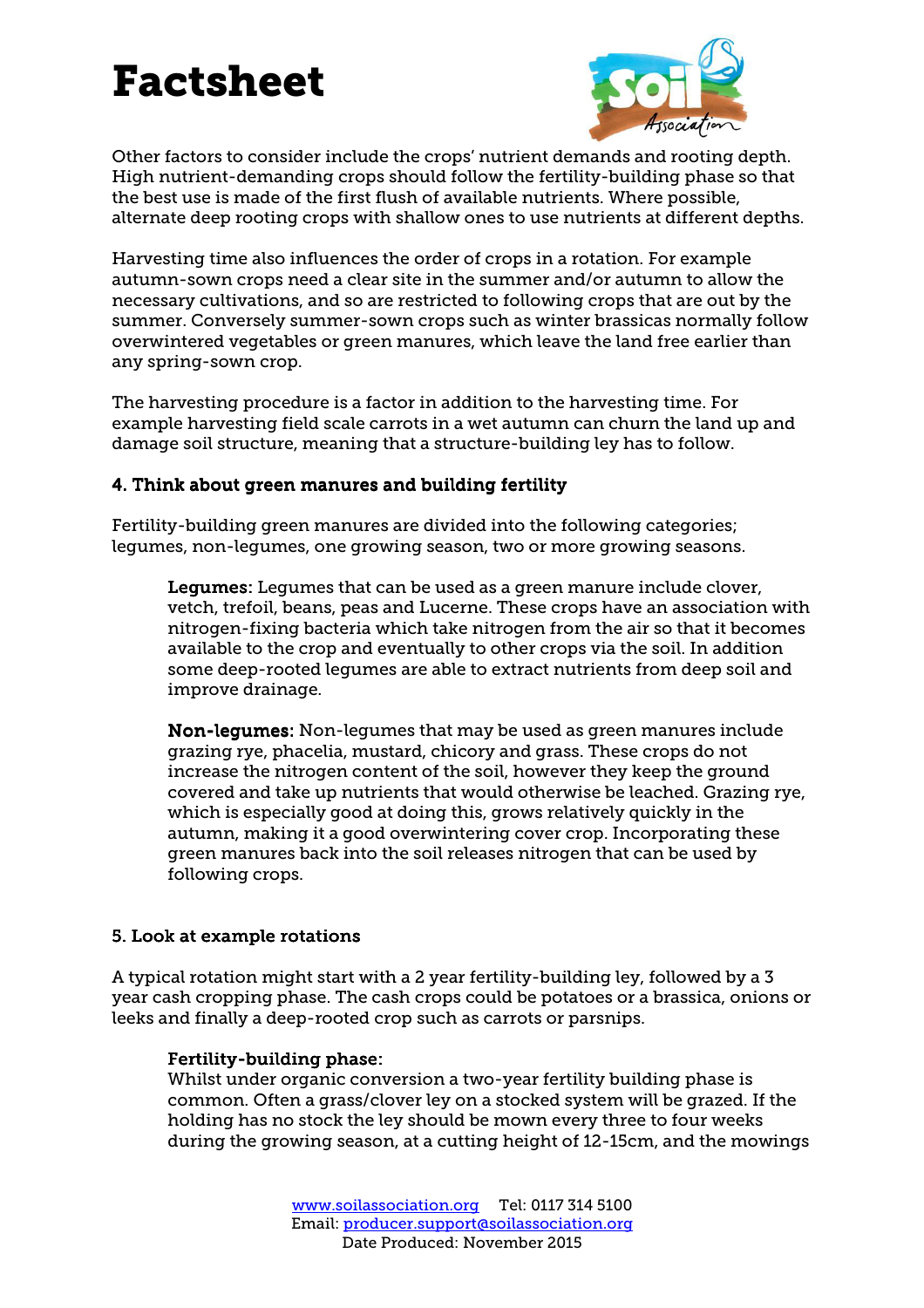

left to rot down. Regular mowing or grazing is essential to stop weeds setting seed and to maximise the general productivity of the sward.

Where land is already organic and under arable/horticultural production a one year fertility-building period for every three years of cash cropping may suffice. However, this system is only suited to well structured soils, and green manures need to be fitted in between cash crops wherever possible e.g. over the winter. This type of rotation is also likely to require supplementation with composted manures.

A rotation that relies solely on fertility-building crops for nitrogen supply will probably need a longer fertility-building phase, for example two years of grass/clover ley followed by two or three years of cash cropping (and short term green manures wherever possible), then returning to two years grass/clover ley.

#### Cash cropping phase:

After the fertility-building phase cash cropping can begin. Normally a high nutrient-demanding crop, such as potatoes or a brassica, is grown first. These crops will make the best use of the large amounts of nutrients that become available when the ley or green manure is first turned in. Due to their growth habit and the cultivations they require, potatoes are also good at keeping the land free of weeds.

The second crop will usually be a vegetable that can make use of some residual fertility and can benefit from the weed clearing abilities of the previous crop e.g. onions and leeks.

The last crop in the rotation is usually a low nutrient demanding crop e.g. carrots or parsnips.

When the rotation has completed one full cycle it should return to a fertilitybuilding crop.

#### 6. Plan the rotation

Draw a year planner to cover a full cycle of the rotation and divide the years up into months. Mark in when the crops are to be planted and harvested to see at a glance if the rotation is going to be feasible. Avoid excessively long gaps between crops; some can be filled with a green manure, but longer ones might indicate that the rotation is too generous and needs to be altered. Remember that the rotation is not written in stone; it will need to be continually adapted to take into account the demands of the market, pest and disease problems or nutrient balance.

If the land is in conversion mark in the planner when the land will reach full organic status. You can then check that crops you intend to market as organic will be planted after that date.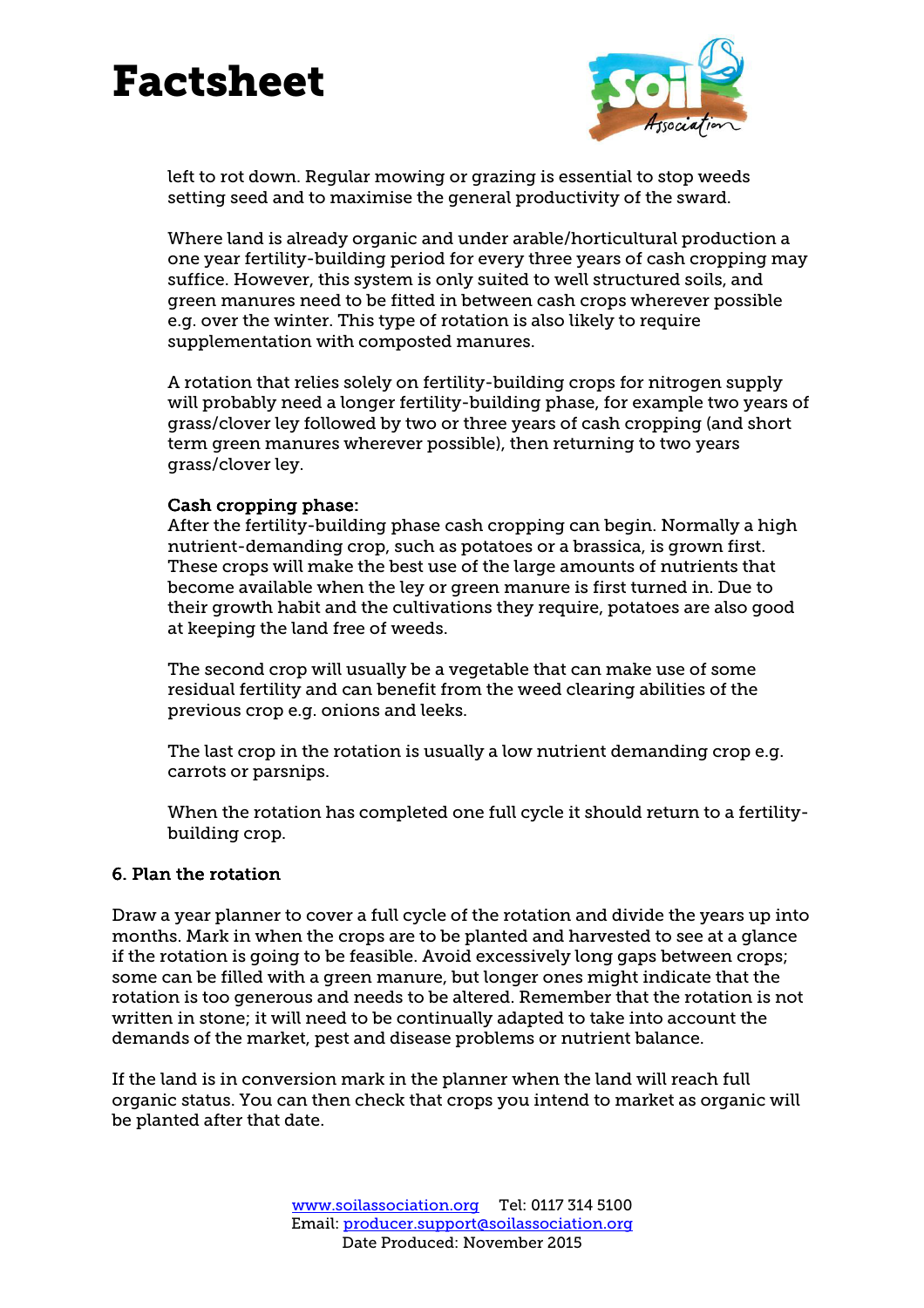

### 7. Consider:

### a) Nutrient budgets

Calculating a nutrient budget can give a rough indication of whether a rotation is balanced by estimating the overall nutrient gains and losses for its duration. If necessary the rotation can be adjusted to make the figures balance, or manures and allowable fertilisers can be applied to correct any deficiencies.

#### b) Financial budgets

A financial budget can be used to compare the financial returns from different rotations. The simplest way to do this is to use Gross Margins (output minus variable costs). See Organic Farm Management Handbook (Organic Research Centre) for more details.

As important as the financial budget is, there is little point in examining the financial implications of a rotation if it is not first balanced nutritionally. The ideal is to maximise financial returns from the rotation at the same time as maintaining a nutrient balance.

#### c) Labour and machinery demands

Organic holdings require constant management and operations need to be carried out in a timely fashion, so rotations must be planned to facilitate the labour requirements. The year planner showing each year of the rotation should help identify any labour requirement clashes.

#### d) Balancing the range of crops

In practice, a rotation is easiest to plan and manage if the holding is divided into the same number of areas as there are years in the rotation. For example, a four-year rotation will work best if the holding is divided into four areas, or multiples of four. This may be tricky if the holding is not converted to organic status in one go.

In some cases parts of a holding may need to follow a different rotation in order to balance the acreage under fertility-building crops with cash crops in order to achieve the right balance of crops for marketing.

#### 8. Monitor the rotation

All rotations require constant monitoring, not just for nutrient status but also for subtle soil structure changes whether for the better or for the worse. Symptoms that may reflect a problem include gradual changes in the land such as staying wet for longer, more passes required to make an adequate tilth, compaction at deeper layers, and fewer earthworms being found in the soil. Deterioration in soil conditions means that the rotation is not sustainable and must be reassessed. Alternatively if these aspects are improving you know you're on the right track!